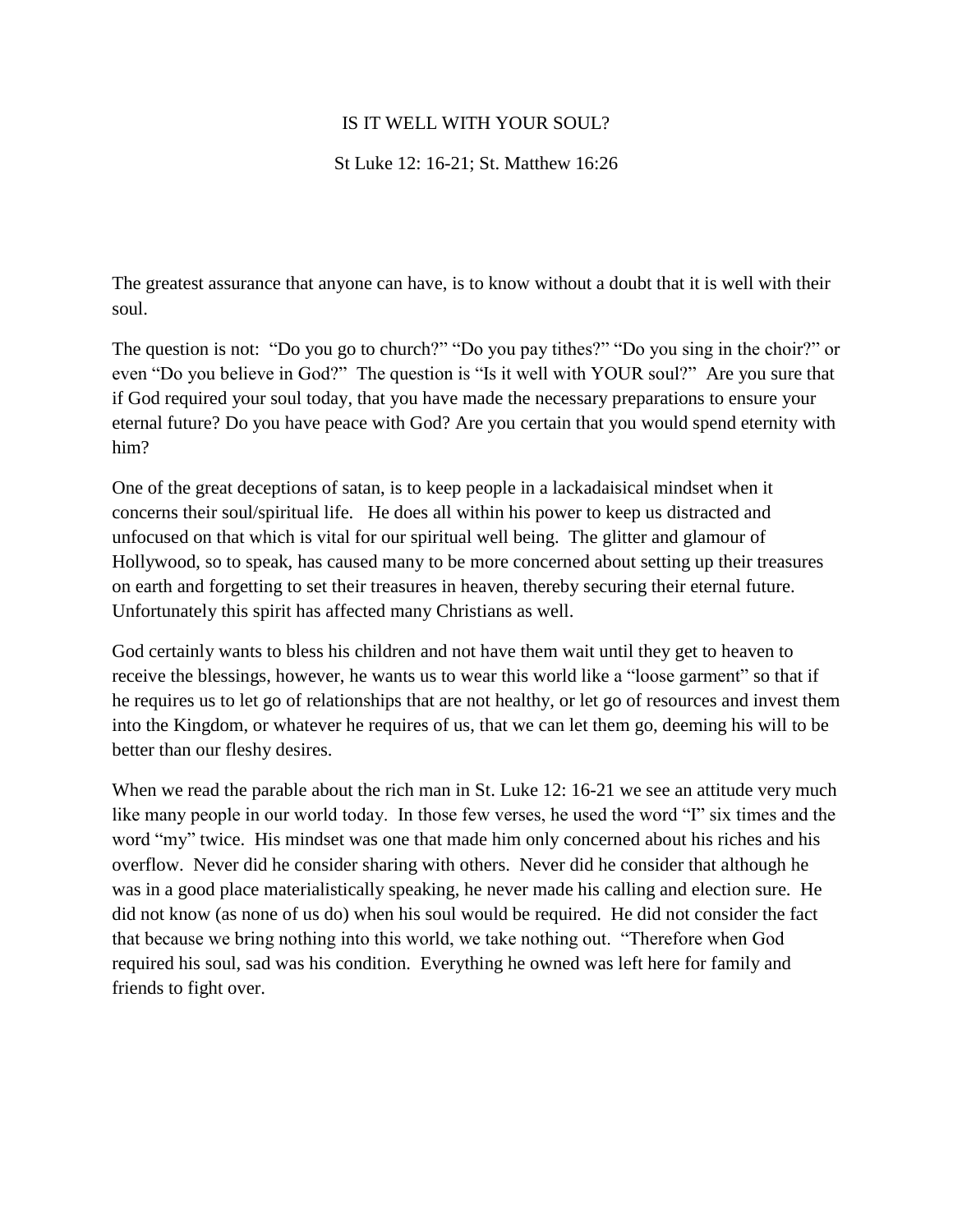What lessons can be learned from this parable?

### Lesson #1- Life is more than possessions.

God does not mind if we have things. God does mind however, when things have us. The Bible clearly states that life consists not of the abundance of things that we possess. We have to be careful that we put "First Things First." The first priority in life is to have a relationship with God and have peace with him, knowing that our eternal future is secure. We have to understand that "things" will never make us happy. The flesh is never satisfied therefore there will always be another dress, another house, another car, another promotion, another, another, and another. Many people in the world today, especially the rich and the famous, find themselves on magazine covers, losing their minds, divorcing multiple times and unfortunately even committing suicide. Obviously, money is not the answer. It can bring happiness, but it can never bring joy. There is a space inside the heart of every human that only GOD can fill. Therefore, LIFE begins with knowing and loving God.

### Lesson #2 – Nothing is more valuable than your soul.

We can put a price tag on just about anything in this world. We can put a price tag on houses, cars, clothing, vacations, ships, and everything else in this world. No matter what it is, there is a specific price tag. However, the soul is invaluable. All of the money in the world could not pay for a soul. Our souls are priceless. Therefore, to put more emphasis on "Who wants to be a millionaire" or "Lifestyles of the Rich and Famous" is futile, when compared to the soul. The soul has to spend eternity somewhere. Life has many choices, but eternity only has two.

#### Lesson #3 – Life is uncertain

Life is filled with changes. Time and dispensations bring forth those changes. The only thing in life that is certain – is uncertainty. Our lives can change in an instant. One bout of sickness, one bad investment, one loss of a loved one, one job change, can cause our world to turn upside down. We can be up today, and one phone call can change our whole life. Therefore, we must keep our future in the hands of the one who holds the future because no matter what happens, God is in control and he is the one that can keep us in the midst of our dilemmas.